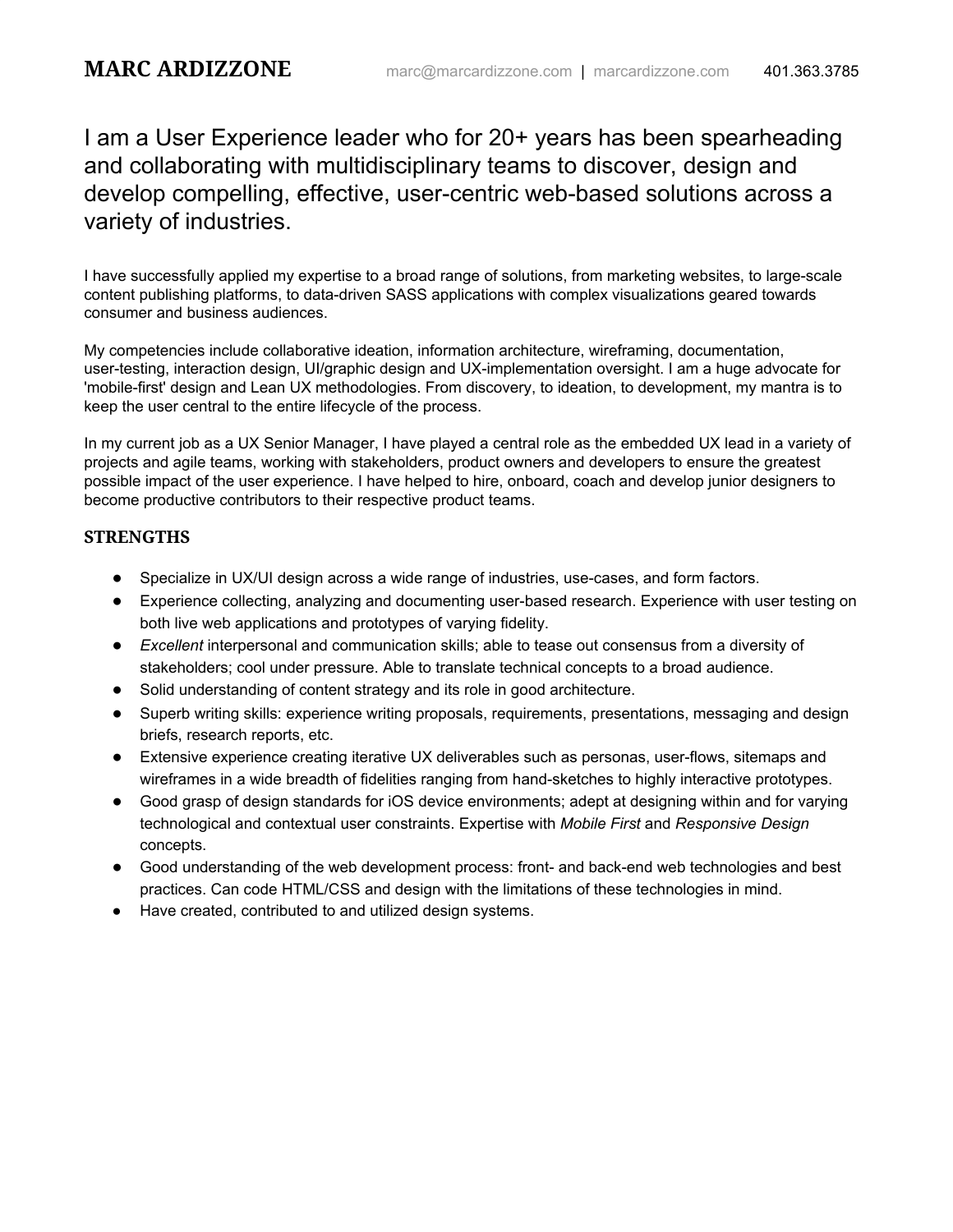### **EXPERIENCE**

#### **PwC Digital (***Boston, MA***)** February 2015 – Present

With PwC Digital I design data-driven applications across a variety of sectors, including but not limited to *Insurance, Aviation, Cyber Security, Risk Assurance, Legal, Energy, and Healthcare.*

#### *My role includes:*

- Engaging with cross-vertical teams of managers, business analysts, industry SMEs, and analytics experts to design interfaces that merge UX best-practices with state-of-the-art data visualizations. These prototypes provide a framework for telling stories around specific use-cases, datasets, business processes and goals, eventually serving as the de facto source of truth for the front-end development of the applications.
- *●* Leading requirements sessions with the goal of designing apps that yield powerful insights from our clients' various data sources. The goal is to help them to make better business decisions around such subjects as digital transformation, capital investment, and various process-improvement initiatives.
- *●* Working with data specialists to create powerful, easy-to-grasp visualizations that exhibit the right "signals" from their data and suggest actionable outcomes.
- Lead the UX implementation oversight and work with remote development teams in an agile process to ensure a quality implementation of our app designs.
- Onboarding, overseeing and coaching any junior designers assigned to my projects.

User Experience Lead

**Ingenta (Oxford UK)** September 2012 – February 2015

Served as the senior UX Architect of this international content solutions company based in the UK. Specializing in *the academic sector, Ingenta covers the publishing process from end to end with advanced enterprise production systems, audience development and content delivery software and services.*

- Provided UX leadership on both domestic and international accounts, formulating and overseeing all aspects of UX strategy, design and documentation, implementation and quality assurance.
- Gathered and analyzed business, data, design, and technical requirements. Formulated actionable UX efforts to ensure an optimal user experience across multiple channels and contexts.
- Designed and/or enhanced the software's information architecture and UX; provide detailed visualizations in the form of wireframes, sitemaps, style-guides, interactive prototypes and other technical documentation.
- Led UX/IA design efforts to re-architect desktop-based platform as a responsive, device-agnostic web-based solution.
- Conducted and analyzed user feedback on an ongoing basis; made recommendations to enhance the user experience and oversee the implementation of these enhancements.